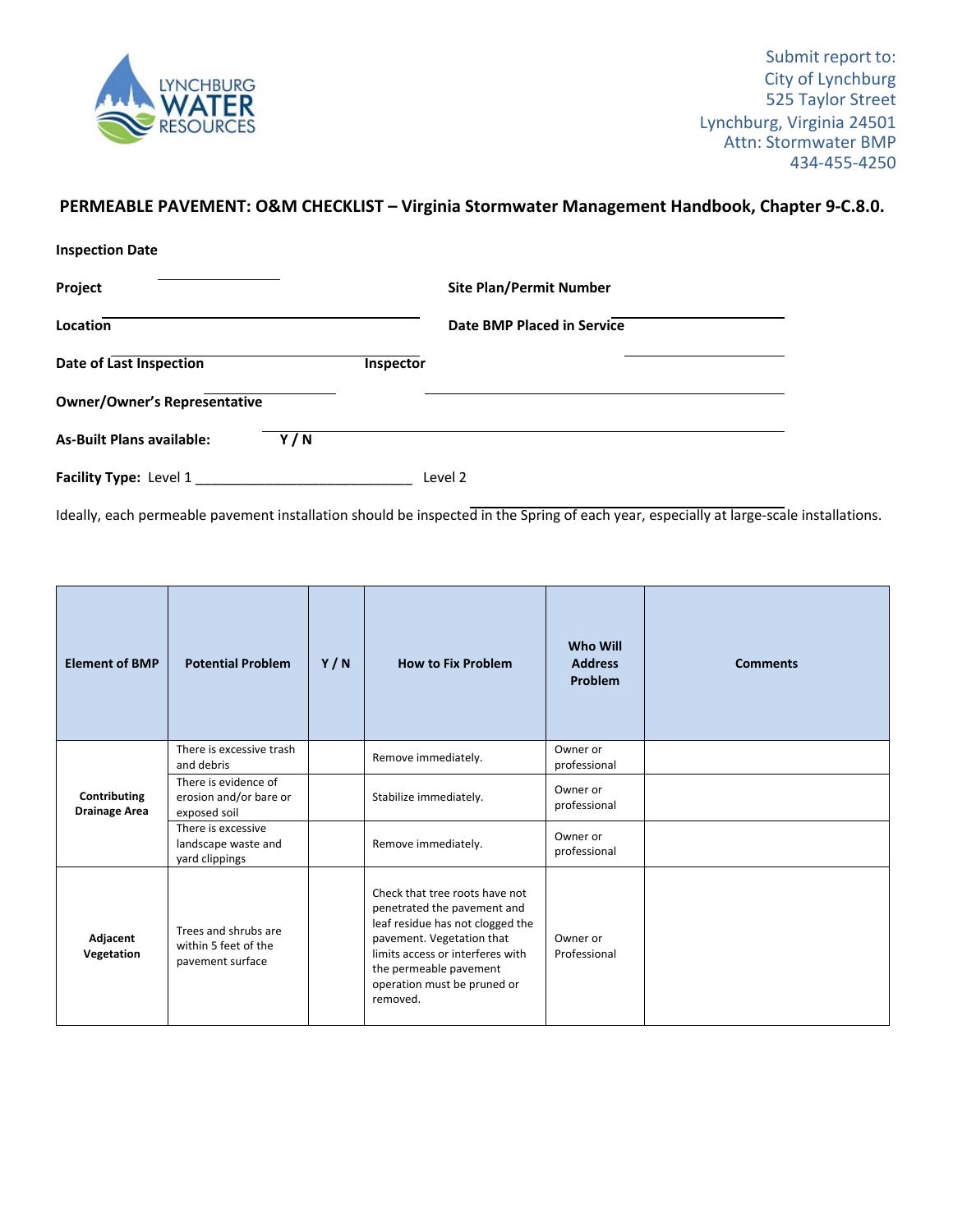| <b>Element of BMP</b>                                                                       | <b>Potential Problem</b>                                                                                                                                                                                                                                                                                                                                                                                                                                                                       | Y/N | <b>How to Fix Problem</b>                                                                                                                                                                                                                                                                                                                                                                                                                                                                                                                                                                       | <b>Who Will</b><br><b>Address</b><br>Problem | <b>Comments</b> |
|---------------------------------------------------------------------------------------------|------------------------------------------------------------------------------------------------------------------------------------------------------------------------------------------------------------------------------------------------------------------------------------------------------------------------------------------------------------------------------------------------------------------------------------------------------------------------------------------------|-----|-------------------------------------------------------------------------------------------------------------------------------------------------------------------------------------------------------------------------------------------------------------------------------------------------------------------------------------------------------------------------------------------------------------------------------------------------------------------------------------------------------------------------------------------------------------------------------------------------|----------------------------------------------|-----------------|
| Inlets, Pre-<br><b>Treatment Cells</b><br>and Flow<br><b>Diversion</b><br><b>Structures</b> | There is excessive trash,<br>debris or sediment<br>accumulation<br>There is evidence of                                                                                                                                                                                                                                                                                                                                                                                                        |     | Remove immediately                                                                                                                                                                                                                                                                                                                                                                                                                                                                                                                                                                              | Owner or<br>Professional                     |                 |
|                                                                                             | erosion and / or<br>exposed soil                                                                                                                                                                                                                                                                                                                                                                                                                                                               |     | Stabilize immediately                                                                                                                                                                                                                                                                                                                                                                                                                                                                                                                                                                           | Owner or<br>professional                     |                 |
|                                                                                             | Evidence of clogging                                                                                                                                                                                                                                                                                                                                                                                                                                                                           |     | Clean out sediment or debris.<br>Remove and wash or replace<br>stone, as needed                                                                                                                                                                                                                                                                                                                                                                                                                                                                                                                 | Professional                                 |                 |
| <b>Pavement Surface</b>                                                                     | Mosquito proliferation                                                                                                                                                                                                                                                                                                                                                                                                                                                                         |     | Eliminate standing water and<br>establish vegetation; treat for<br>mosquitoes as needed. If sprays<br>are considered, then use a<br>licensed pest controller to apply<br>an approved mosquito larvicide<br>(only if absolutely necessary).                                                                                                                                                                                                                                                                                                                                                      | Owner or<br>professional                     |                 |
|                                                                                             | There is evidence of<br>erosion and / or bare or<br>exposed soil in grid<br>paver areas                                                                                                                                                                                                                                                                                                                                                                                                        |     | Stabilize immediately. Mow,<br>irrigate and apply organic (not<br>chemical) fertilizer, as needed<br>to keep grass healthy and dense<br>enough to provide filtering<br>while protecting the underlying<br>soil. Remove any grass clippings.                                                                                                                                                                                                                                                                                                                                                     | Owner or<br>professional                     |                 |
|                                                                                             | There is loose material<br>(e.g., bark, sand, etc.)<br>stored on the pavement<br>surface                                                                                                                                                                                                                                                                                                                                                                                                       |     | Remove immediately and<br>vacuum sweep the area to<br>prevent clogging the pavement<br>pores.                                                                                                                                                                                                                                                                                                                                                                                                                                                                                                   | Professional                                 |                 |
| <b>Pavement Surface</b>                                                                     | Pavement is stained<br>and/or clogged or water<br>is ponded, indicating<br>the pavement is not<br>draining properly.<br>Measure the drawdown<br>rate in the observation<br>well for three (3) days<br>following a storm event<br>that exceeds 1/2-inch of<br>rain. If standing water is<br>still observed in the well<br>after three days, this is<br>a clear sign that the<br>pavement is clogged.<br>There are significant<br>amounts of sediment<br>have accumulated<br>between the pavers. |     | The surface must be kept clean<br>and free of leaves, debris, and<br>sediment by<br>vacuum sweeping (without<br>brooms or water spray)<br>immediately and, otherwise, at<br>a frequency consistent with the<br>use and loadings encountered<br>(at a minimum, annual dry-<br>weather sweeping in the<br>Spring). Where paving blocks<br>are installed, the sweeper must<br>be calibrated so it does not pick<br>up the stones between the<br>paver blocks. Following the<br>vacuum sweeping, test<br>pavement sections by pouring<br>water from 5 gallon buckets, to<br>ensure proper drainage. | Professional                                 |                 |